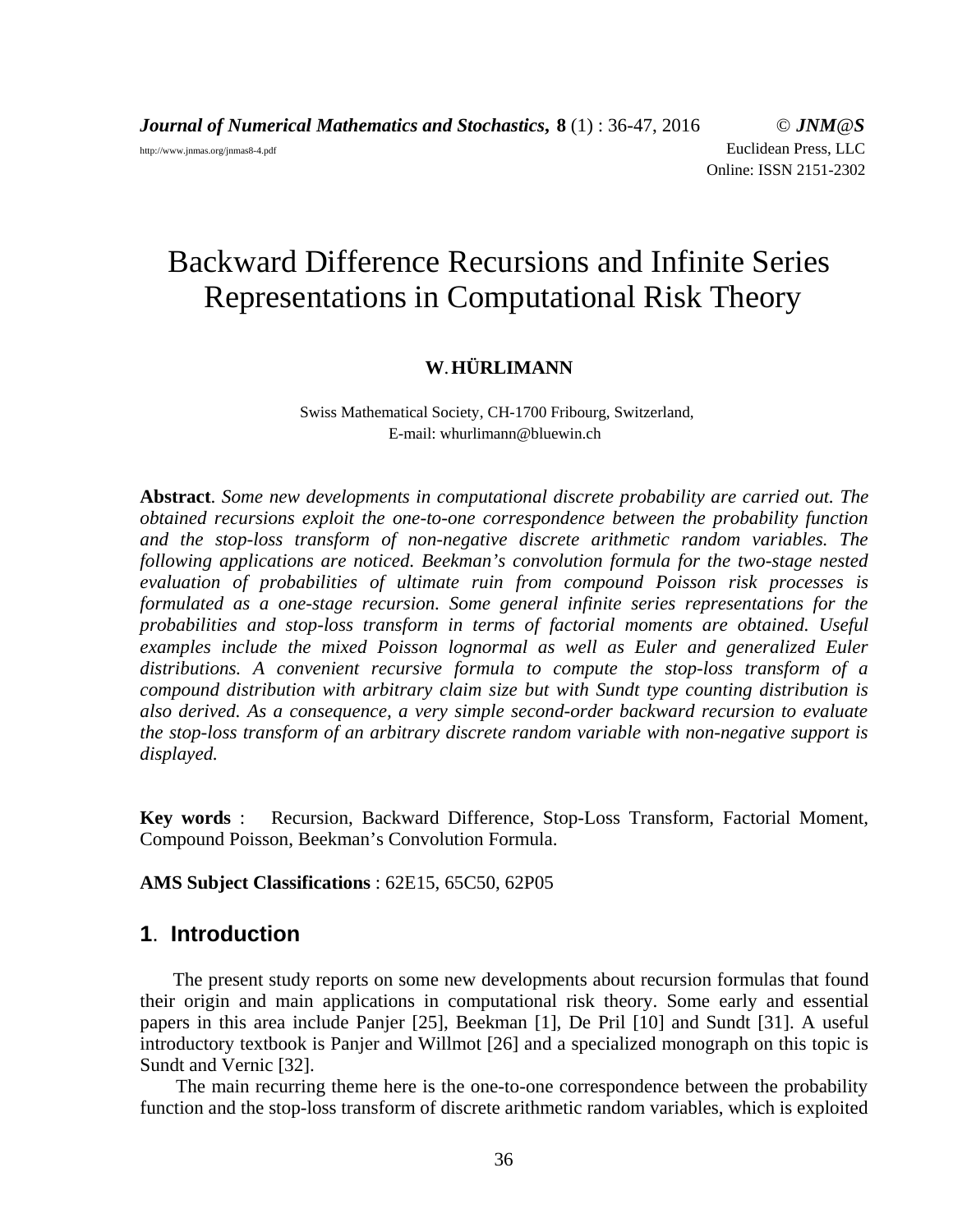to derive various recursive relationships that include first- and second-order backward differences. A more detailed account of the content follows.

Section 2 introduces the fundamental relationships that are used throughout. They include the equivalence of second-order backward stop-loss differences with probabilities (lemma 2.1 and equation (3)) as well as the equivalence of first-order backward stop-loss differences with cumulative probabilities (4). As an important application, Beekman's convolution formula to compute the probabilities of ultimate ruin for compound Poisson risk processes is analyzed in Section 3. Although quite simple, Beekman's convolution formula has the disadvantage to be a two-stage nested recursive algorithm. Indeed, besides the probabilities of ultimate ruin the recursion depends upon the integrated tail distribution of a specific random variable, which must itself be computed recursively. In theorem 3.1, this inconvenience is removed and Beekman's convolution is formulated as a one-stage recursion. Section 4 considers some general infinite series representations for the probabilities and the stop-loss transform in terms of factorial moments. These formulas are especially useful in case the latter have simple expressions. Examples include the mixed Poisson lognormal as well as Euler and generalized Euler distributions. One should note that variants of these formulas were already used by Cramér et al. [8]. Finally, Section 5 contains recursive formulas for the stop-loss transform of compound distributions. The claim sizes of these distributions are arbitrary but the counting distribution is assumed to be of the type introduced by Sundt [32]. Theorem 5.1 is a second-order backward difference formula to calculate the stop-loss transform of these distributions. Example 5.1 demonstrates its application to arbitrary discrete arithmetic distributions with non-negative support by making use of the pseudo compound Poisson representation introduced by Hürlimann in [13,14] and recently revisited in [16]. Example 5.2 is an extension of Panjer's recursion already noticed by Sundt [31].

# **2**. **Fundamental Relationships**

*n*=0

Let *X* be a discrete arithmetic random variable defined on the natural numbers with probabilities  $f_n = Pr(X = n)$ ,  $n \ge 0$ . The *stop-loss transform* is defined and denoted by  $\pi_n = E[(X - n)_+]$ . In actuarial mathematics it represents excess-of-loss and net stop-loss premiums, and in financial mathematics it is related to option prices. The probability generating function (pgf) is denoted by  $P(z) = \sum$ *n*=0  $\infty$  $f_n z^n$  and the stop-loss generating function (slgf) by  $\Pi(z) = \sum$  $\infty$  $\pi_n$   $z^n$ . The two generating functions are linked by the following power

series identity.

**Lemma 2**.**1**. *Let be the mean of X. Then, the pgf and the slgf are linked by the identity*  $(1 - z^2)\Pi(z) = (1 - z)\mu - z(1 - P(z)).$  (1)

*Proof.* In the space of discrete arithmetic functions, let *e* and *id* be defined by  $e(n) = 1$ ,  $id(n) = n, n \ge 0$ . Then, one has the relation  $\pi_n = \mu \cdot e(n) - id(n) + (id * n), n \geq 0,$ 

where  $*$  denotes the convolution operator. By taking generating functions, one obtains (1).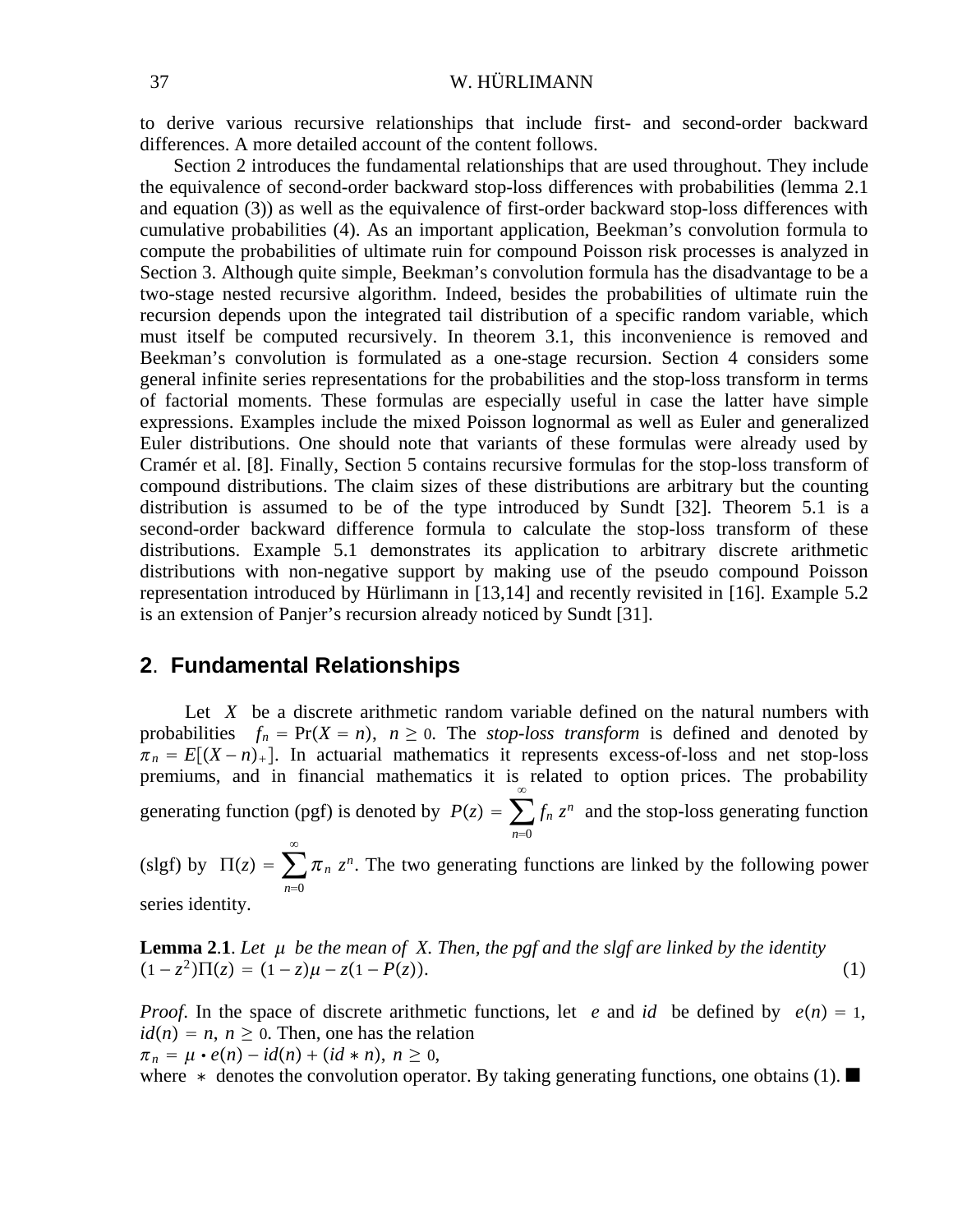A lot of results in the algebraic theory of recursions depend upon the *first* and *second-order backward difference* operators defined by

 $\nabla x_n = x_n - x_{n-1}, \quad \nabla^2 x_n = x_n - 2x_{n-1} + x_{n-2}, \quad n \ge 0,$ for any sequence of real numbers  $(x_n)_{n\geq 0}$ , with the convention that  $x_{-2} = x_{-1} = 0$ . Using the operator  $\nabla^2$ , the power series development of the identity (1) reads

$$
\sum_{n=0}^{\infty} (\nabla^2 \pi_n) z^n = \mu - (1 + \mu) z + \sum_{n=1}^{\infty} f_{n-1} z^n,
$$
\n(2)

and yields the recursive relationship

 $\nabla^2 \pi_n = f_{n-1}, n \ge 2, \quad \pi_1 = \mu - 1 + f_0, \quad \pi_0 = \mu.$ (3)

The relation (3) provides a one-to-one correspondence between the probabilities and the stop-loss transform. Given the probabilities, (3) is a *second-order linear recurrence* to evaluate the stop-loss transform. In this respect, one has also the *first-order linear recurrence*

$$
\nabla \pi_n = -\overline{F}_{n-1}, \, n \ge 1, \quad \pi_0 = \mu,\tag{4}
$$

where  $F_n = \sum$ *j*=0 *f<sub>j</sub>* is the cumulative probability, and  $\overline{F}_n = 1 - F_n$  is the tail or survival

probability. Let us mention here that (3) and (4) are discrete analogues of the Breeden and Litzenberger [6] relation in financial economics, which relate stock price density, distribution function and call price (see also Talponen and Viitasaari [33]). Note that (4) can be obtained *n*

from (3) using the *addition formula* ∑ *j*=0  $\nabla x_j = x_n$  by setting  $x_j = \nabla \pi_j$ . Closely related to the

stop-loss transform is the *integrated tail distribution* defined by

$$
T_n = \sum_{j=0}^n \overline{F}_j \, \sqrt{\sum_{j=0}^\infty \overline{F}_j}, \, n \ge 0. \tag{5}
$$

**Lemma 2**.**2**. *The integrated tail distribution is given by*  $T_n = 1 - \frac{\pi_{n+1}}{\mu}, n \ge 0.$  (6)

*Proof.* Use (4) and the addition formula ∑ *j*=0 *n*  $\nabla x_j = x_n$  to get the formula

$$
\sum_{k=0}^n \overline{F}_k = -\sum_{k=1}^{n+1} (-\overline{F}_{k-1}) = -\left(\sum_{k=0}^{n+1} \nabla \pi_k - \nabla \pi_0\right) = \mu - \pi_{n+1}, \ n \geq 0.
$$

In particular, since  $\lim_{n \to \infty} \pi_n = 0$  one has  $\sum_{k=0}$  $k=0$  $\overline{F}_k = \mu$ . Insertion of this into (5) leads to (6).

Although the above material is part of folklore in the field, and the elementary proofs are straightforward, no precise reference for this could be located by the author. Several applications of these basic facts and/or its variants, in particular a wide variety of recursive formulas derived from them, are presented in the subsequent analysis. Some of them are of general interest, but their main importance lies within risk theory.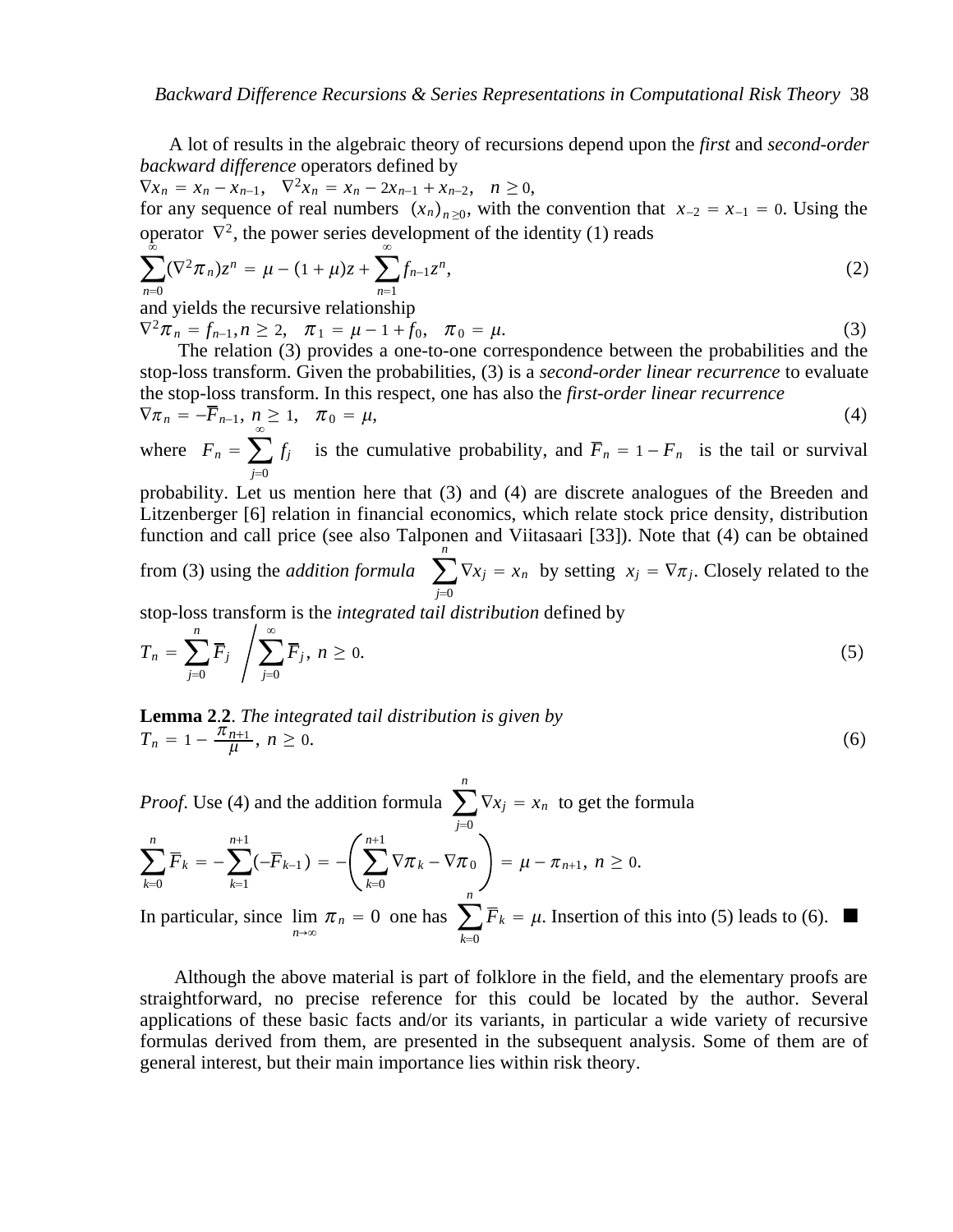#### 39 W. HÜRLIMANN

# **3**. **One**-**Stage Recursion for Probabilities of Ultimate Ruin**

First, the probability of ultimate ruin must be defined. Given is a compound Poisson random process  $X_t = \sum$  $i = 1$ *Nt Yi*, which describes the aggregate claims incurred up to time *t*, where the claim sizes  $Y_i$  are independent and identically distributed, and independent from the Poisson claim number process  $N_t$  with intensity  $\lambda$ .

**Definition 3.1.** Let  $(S_t)_{t\geq0}$  be the standard surplus process given by  $S_t = u + ct - X_t$ , where *u* is the initial capital, and *c* the constant premium rate per unit time. The *probability of ultimate ruin* (of ever having a negative surplus) depends on *u* and is defined by  $\psi(u) = P(S_t < 0 \text{ for some } t \geq 0).$ 

By ruin theory one has  $\psi(u) = 1 - P(L \le 0)$ , with  $L = \max\{X_t - ct, t \ge 0\}$  the maximum aggregate loss associated to  $X_t$ . The random quantity  $L$  can be shown equal to a random sum  $L = L_1 + L_2 + \ldots + L_M$ , where the  $L_i/s$  are independent and identically distributed, and independent from the geometrically distributed random variable M with parameter  $1 - \rho$ ,  $\rho = \lambda \mu/c$ ,  $\mu$  the mean of the claim size  $Y = Y_i$ . The sequence  $\Phi_m = 1 - \psi(m), m \ge 0$ , of *ultimate survival probabilities* can be computed by means of Beekman's convolution formula (e.g. Beekman [1], Seah [30], Panjer and Willmot [26], pp. 371-372, Kaas [19]) as follows:

$$
\Phi_m = (1 - \rho) \cdot \sum_{k=0}^{\infty} \rho^k (T^{*k})_m, m \ge 0, \quad \Phi_0 = 1 - \rho,
$$
\n(7)

where *T*<sup>∗</sup>*<sup>k</sup>* denotes the *k*-fold convolution of a suitable discrete arithmetic approximation to the integrated tail distribution  $(T_n)_{n>0}$  that belongs to  $L_1 = L_i$ , which has probability density  $f_{L_1}(y) = (1 - P(Y = y))/\mu$ . In practice, rounding down (up) the random variable  $L_1$  to multiples of some sufficiently small  $\delta$  yields a lower (upper) bound to (7). Denote by  $L_1^{\delta}$ such an integer valued approximation to *L*<sub>1</sub>. By the form of (7) the sequence  $(\Phi_m)_{m>0}$  is nothing else than a geometric compound distribution with jump distribution  $(T_n)_{n>0}$ . The

power series  $\Phi(z) = \sum$  $m = 0$  $\infty$  $\Phi_m z^m$  and  $T(z) = \sum$  $n = 0$  $\infty$  $T_n z^n$  satisfy the identity

$$
\Phi(z) = (1 - \rho)(1 - \rho T_0) + \rho T(z)\Phi(z), \text{ which implies the recursion}
$$
  
\n
$$
(1 - \rho T_0)\Phi_m = \rho \cdot \sum_{j=1}^m T_j \Phi_{m-j}, \ m \ge 1, \ \ \Phi_0 = 1 - \rho.
$$
 (8)

Next, express the integrated tail distribution in terms of the stop-loss transform  $\pi_n = E[(L_1^{\delta} - n)_+]$ ,  $n \ge 0$ , with slgf  $\Pi(z) = \sum$  $n = 0$  $\infty$  $\pi_n z^n$ . In the following, let  $Q(z) = \sum$  $n = 0$  $\infty$ *hn zn* be the pgf of the discrete arithmetic approximation  $L_1^{\delta}$ . The cumulative distribution of  $L_1^{\delta}$  is denoted by  $H_n = \sum$ *j*=0  $\infty$ *h<sub>j</sub>*, and the survival function by  $\overline{H}_n = 1 - H_n$ . Similarly to lemma 2.2 one shows that  $T_n = 1 - \frac{\pi_{n+1}}{v}, n \ge 0, v$  the mean of  $L_1^{\delta}$  $\delta$ . (9)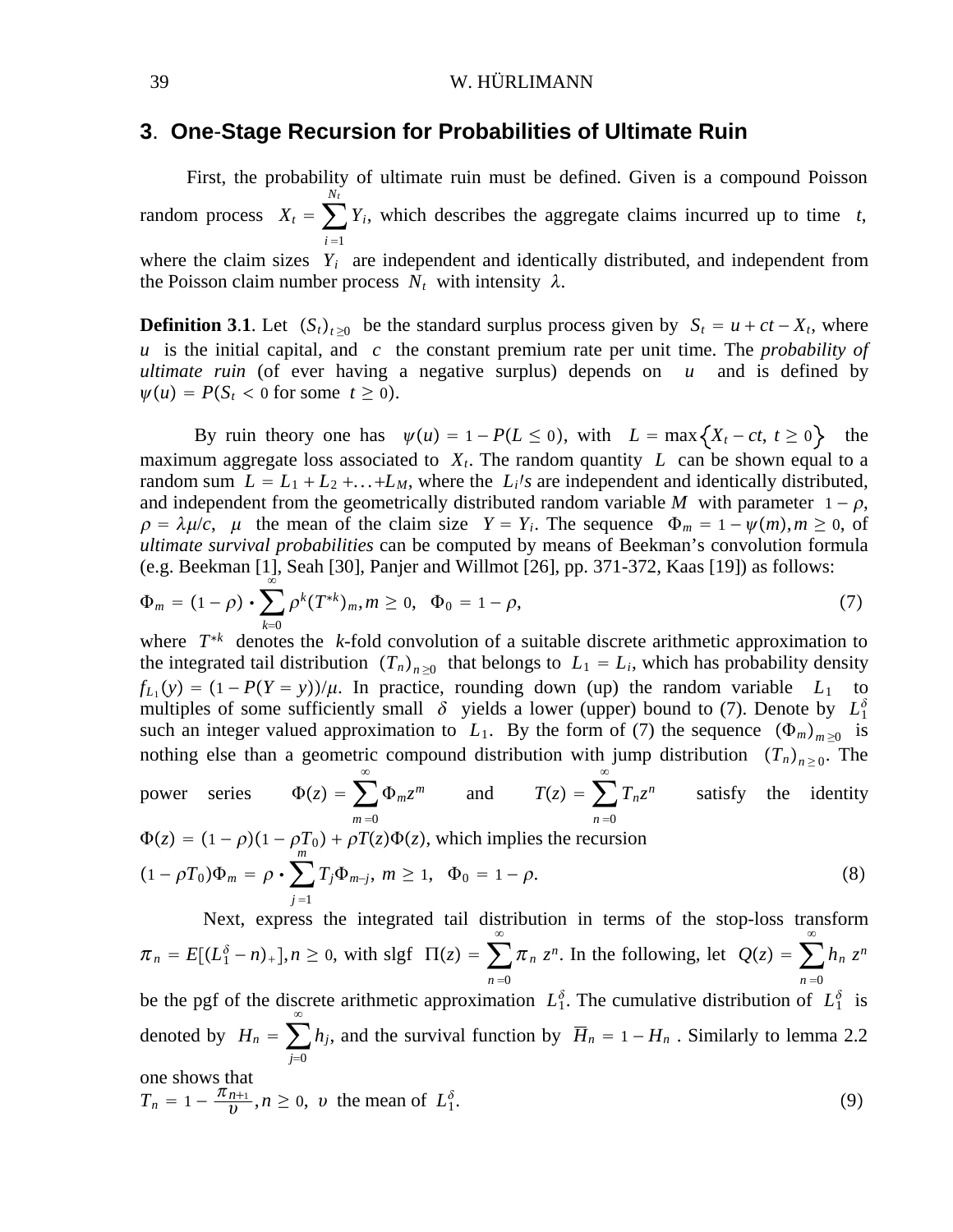A further application of (4) shows that the *integrated tail probabilities* are given by  $t_n = \nabla T_n = \frac{\overline{H}_n}{v}, n \ge 0, \quad T_{-1} = 0.$  (10) The corresponding generating functions satisfy the power series identity  $(1 - z)\Pi(z) = v - vz(1 - z)T(z), |z| < 1.$  (11) By insertion into lemma 2.1 one sees that the generating function of the integrated tail distribution and the pgf are linked through the identity  $v(1-z)^2T(z) = 1 - Q(z).$  (12) From this, one gets similarly to (3) and (4) the recursion relations:  $-v \cdot \nabla^2 T_n = h_n, n \ge 2, \quad v \cdot T_1 = \overline{H}_0 + \overline{H}_1, \quad v \cdot T_0 = \overline{H}_0,$ (13)

 $v \cdot \nabla T_n = H_n, n \ge 1, \quad v \cdot T_0 = \overline{H}_0.$  (14)

Although quite simple, Beekman's convolution formula has the disadvantage to be a two-stage nested recursive algorithm. Indeed, before being inserted into (8), the integrated tail distribution (7) must first be evaluated using the recursion (3), which reads here as  $\nabla^2 \pi_{n+1} = h_n$ ,  $n \ge 2$ ,  $\pi_1 = v - 1 + h_0$ ,  $\pi_0 = v$ . However, based on the identity (12), the following simpler one-stage recursion is obtained.

**Theorem 3**.**1**. *(One-stage Beekman recursion formula) The ultimate survival probabilities of a Nt*

*compound Poisson risk process*  $X_t = \sum$  $i = 1$ *Yi approximates the following one-stage recursion m*

$$
(1-\rho T_0)\Phi_m=\boldsymbol{v}\boldsymbol{\cdot}(\Phi_{m-1}+\nabla\Phi_{m-1})-\rho\boldsymbol{\cdot}\sum_{j=1}^m h_j\Phi_{m-j},\ m\geq 3,
$$
\n(15)

*where the first few*  $\Phi_m$ *'s are determined by*  $(1 - \rho T_0)\Phi_m = v \cdot (T_1 \Phi_1 + T_2 \Phi_0), (1 - \rho T_0)\Phi_1 = \rho \cdot T_1 \Phi_0,$ 

$$
\Phi_0 = 1 - \rho, \ T_j = 1 - \frac{\pi_{j+1}}{v}, \ \nabla_{j+1}^2 \pi = h_j, \ \pi_0 = v, \ j = 0, 1, 2. \tag{16}
$$

*Proof*. From Beekman's convolution formula one knows that  $T(z) = \frac{\Phi(z) - \Phi_0(1 - \rho T_0)}{\rho \Phi(z)}.$ By insertion into (12) one gets the power series identity  $\overline{\rho\Phi}(z) - \nu(1-z)^2\overline{\Phi}(z) + \overline{\Phi_0}(1-\rho\overline{T_0})\nu(1-z)^2 = \rho\Phi(z)Q(z).$ 

Comparison of coefficients yields after rearrangement the one-stage recursion (15).

# **4**. **Factorial Moment Based Series Representations**

Notations to be employed here are those of the preliminary Section 2. The existence of all factorial moments of the random variable *X* is assumed. They are denoted by  $\mu_{[k]} = P^{(k)}(1)$ , where by convention  $\mu_{[0]} = 1$ . The starting point is lemma 2.1, that is the identity  $(1 - z^2)\Pi(z) = (1 - z)\mu - z(1 - P(z)).$  (17) By taking derivatives one obtains through induction the power series identities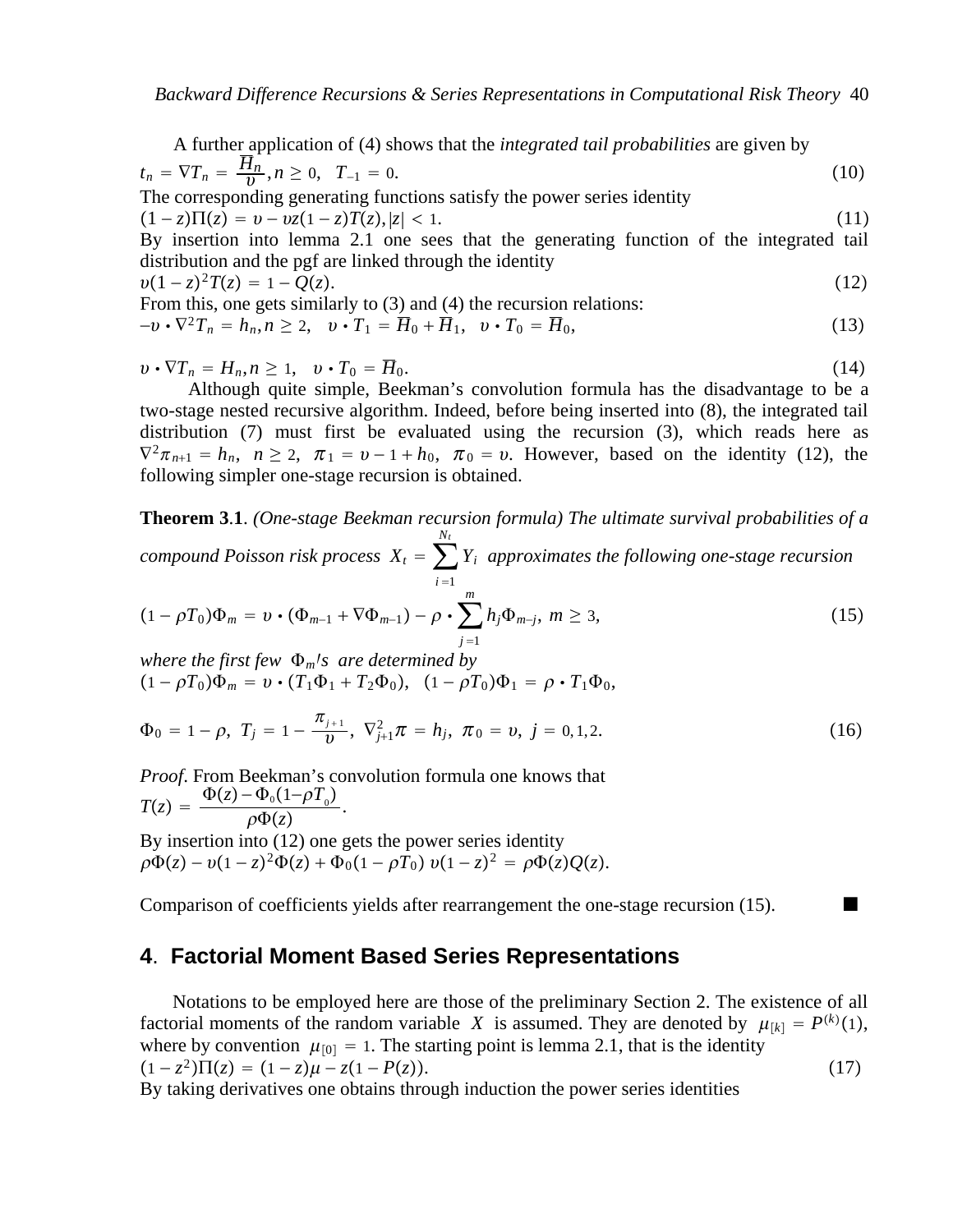41 W. HÜRLIMANN

$$
(1 - z2)\Pi'(z) - 2(1 - z)\Pi(z) = -(1 + \mu) + P(z) + zP'(z),
$$
\n(18)

$$
(1-z2)\Pi(k)(z) - 2k(1-z)\Pi(k-1)(z) + (k-1)k\Pi(k-2)(z)
$$
  
=  $kP(k-1)(z) + zP(k)(z), k \ge 2.$  (19)

**Lemma 4**.**1**. *The stop-loss transform satisfies the following alternating series representation*  $\pi_n = \sum$  $k = n$  $\infty$  $(-1)^{k-n} {k \choose n} (m_{k+1} + m_{k+2}), \ n \ge 0,$ (20) *where*  $m_{[k]} = \mu_{[k]} / k! , k \ge 0.$ 

*Proof.* Setting 
$$
z = 1
$$
 in (19) one obtains  
\n
$$
\Pi^{(k)}(1) = \frac{1}{k+1} \left\{ P^{(k+1)}(1) + \frac{P^{(k+2)}(1)}{k+2} \right\}, k \ge 0.
$$

The result follows from the rearranged Taylor expansion

$$
\Pi(z) = \sum_{k=0}^{\infty} \frac{\Pi^{(k)}(1)}{k!} (z-1)^k = \sum_{k=0}^{\infty} \frac{\Pi^{(k)}(1)}{k!} \sum_{n=0}^{k} (-1)^{k-n} {k \choose n} z^n
$$

$$
= \sum_{n=0}^{\infty} \left( \sum_{k=n}^{\infty} (-1)^{k-n} {k \choose n} \frac{\Pi^{(k)}(1)}{k!} \right) z^n.
$$

**Remark 4.1**. The first formula in the proof contains in particular the relations

$$
\Pi(1) = \sum_{n=0}^{\infty} \pi_n = \frac{1}{2} (\mu_1 + \mu_2), \quad \Pi'(1) = \sum_{n=0}^{\infty} n \pi_n = \frac{1}{6} (\mu_3 - \mu_1), \tag{21}
$$

where the  $\mu_k$ /*s* are the *k*-th moments about the origin. The first one is useful in the evaluation of stop-loss distances between ordered random variables (see e.g. Kaas et al. [20], Section VI.4).

As an even simpler result, we may show that the probabilities and the stop-loss transform are alternating series in the factorial moments.

**Theorem 4**.**1**. *(Factorial moment series representations) Suppose that all factorial moments*  $\mu_{[k]}$  *exist, then one has the series representations* 

$$
f_n = (-1)^n \sum_{\substack{k=n \ \infty}}^{\infty} (-1)^k {k \choose n} m_{[k]} = \frac{1}{n!} \sum_{j=0}^{\infty} \frac{(-1)^j}{j!} \mu_{[n+j]}, \ n \ge 0,
$$
 (22)

$$
\pi_n = (-1)^n \sum_{k=n}^{\infty} (-1)^k \left( \begin{array}{c} k-1 \\ n-1 \end{array} \right) m_{[k+1]}, n \ge 0,
$$
\n(23)

*with the convention*

$$
\binom{k}{-1} = 1 \text{ if } k = -1 \text{ and } \binom{k}{-1} = 0 \text{ if } k = 0, 1, 2, \dots \tag{24}
$$

*Proof.* Rearrange the Taylor expansion of  $P(z)$  as in the proof of lemma 4.1 to get immediately (22). Then the expression (23) follows from (22) by applying (3) and using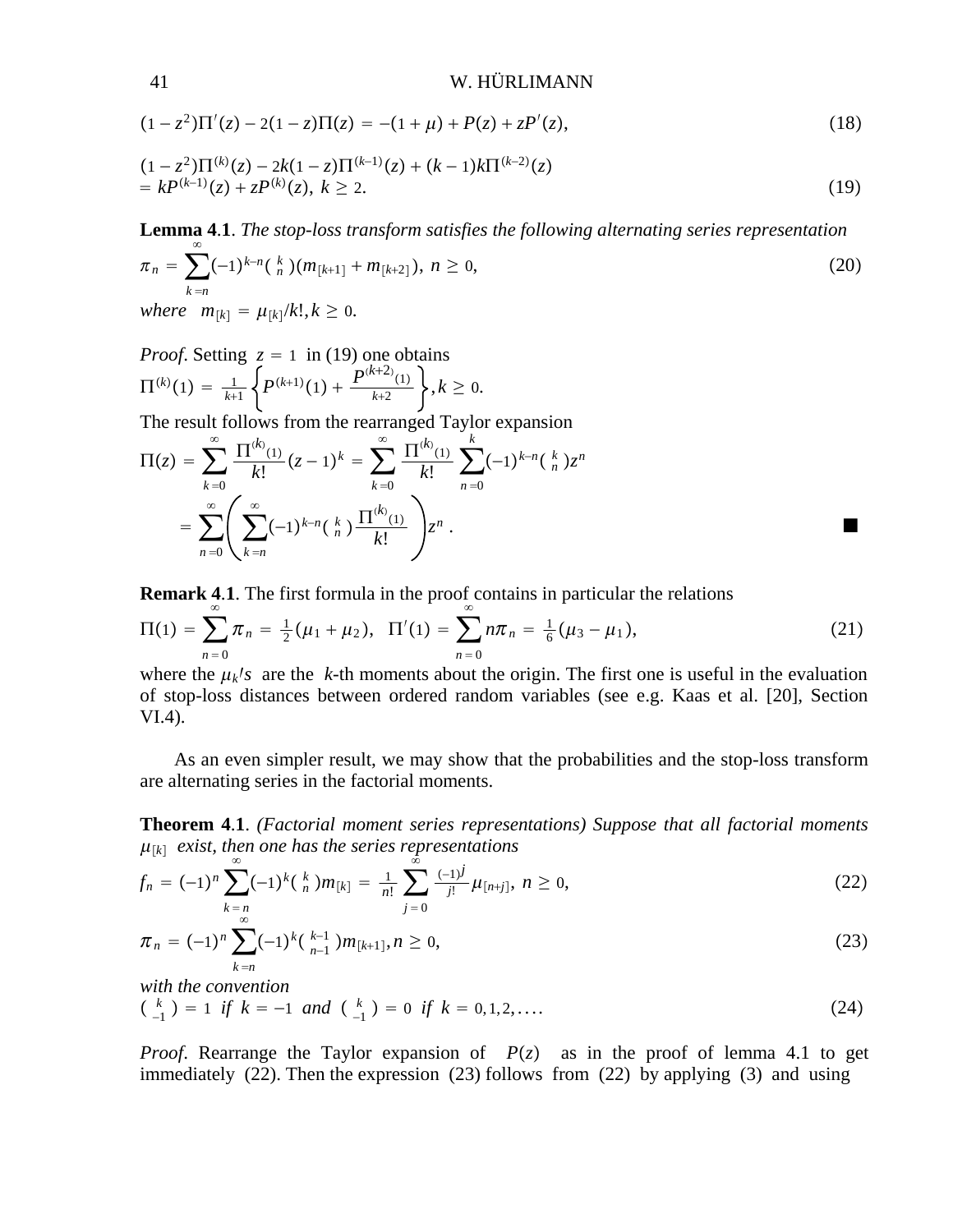binomial coefficient identities. Alternatively, reorder the summands in (20) to get

$$
\pi_n = m_{[n+1]} + (-1)^n \sum_{\substack{k=n+1 \ \infty}} (-1)^{k-1} \{ (\begin{array}{c} k-1 \ n \end{array}) - (\begin{array}{c} k \ n \end{array}) \} m_{[k+1]}
$$
  
=  $m_{[n+1]} - (-1)^n \sum_{k=n+1}^{\infty} (-1)^{k-1} (\begin{array}{c} k-1 \ n-1 \end{array}) m_{[k+1]}.$ 

Shifting the summation index yields (23).

**Example 4.1.** An attractive counting distribution, for which these representations are useful, is the mixed Poisson lognormal distribution discussed by Shaban in Crow and Shimizu [9], where one misses expressions for the probabilities and the pgf. Theorem 4.1 applies with the factorial moments (e.g. Hürlimann [15], Section 5)

 $\mu_{[k]} = \alpha^k\beta^{k^2} = \prod_{j=1}^k \alpha\beta^{2j-1}, \;\; \alpha = e^\mu, \;\; \beta = \sqrt{e^{\sigma^2}}$  $,$  (25) where  $\mu$ ,  $\sigma$  are the natural parameters of the lognormal distribution. Other examples include the Euler and generalized Euler distributions (e.g. Benkherouf and Bather [2], Ramsay [27,28], Charalambides [7], Kemp [23], Benkherouf and Alzaid [3], Janardan [17], Hürlimann [15]).

**Remark 4**.**2**. The alternating series (22) and (23) are kind of inversion formulas. For a discrete arithmetic distribution with finite support  $\{0, 1, 2, \ldots, m\}$  the series terminates at  $j = m$ . In this special case, one finds the representation (22) in Johnson and Kotz [18], formula (1.162), p. 62. Variants of (22), including convergence questions, have been used by Cramér et al. [8].

### **5**. **Recursions for Stop**-**Loss Transforms of Compound Distributions**

In the present section, let  $X = \sum$  $i = 1$ *N*  $Y_i$ , where the  $Y_i$ /*s* are independent and identically distributed, and independent of the counting random variable *N*. The (claim size) random variable  $Y = Y_i$  has pgf  $Q(z) = \sum$  $n = 0$  $\infty$  $h_n z^n$  and the counting random variable *N* has pgf  $\infty$ 

 $P_N(z) = \sum$  $n = 0$  $p_n z^n$ . For simplicity, suppose that  $h_0 = 0$ , a convenient assumption, which can be

removed if necessary. It is well-known that the random variable *X* has pgf  $P(z) = P_N(Q(z))$ . The means  $\mu = P'(1)$  and  $v = Q'(1)$  are assumed to be finite. Moreover, it is assumed that *N* belongs to Panjer's extended family of counting distributions first considered in Sundt [31] (see also Sundt and Vernic [32]). More precisely, *N* is said to be of type  $R_k[a;b]$ , with  $a = (a_1, \ldots, a_k)$ ,  $b = (b_1, \ldots, b_k)$  being some parameter vectors, if the following recursion holds:

$$
p_n = \sum_{i=1}^k \left( a_i + \frac{b_i}{n} \right) p_{n-i}, \ n \ge 1, \ \ p_0 > 0, \ p_n = 0, \ n < 0. \tag{26}
$$

The type  $R_1[a;b]$  describes the family of distributions by Katz [22] and Panjer [25], and the type  $R_2[(a,0); (b, c)]$  is studied by Schröter [29]. Letting  $k \to \infty$ , the type  $R_\infty[a;b]$  is defined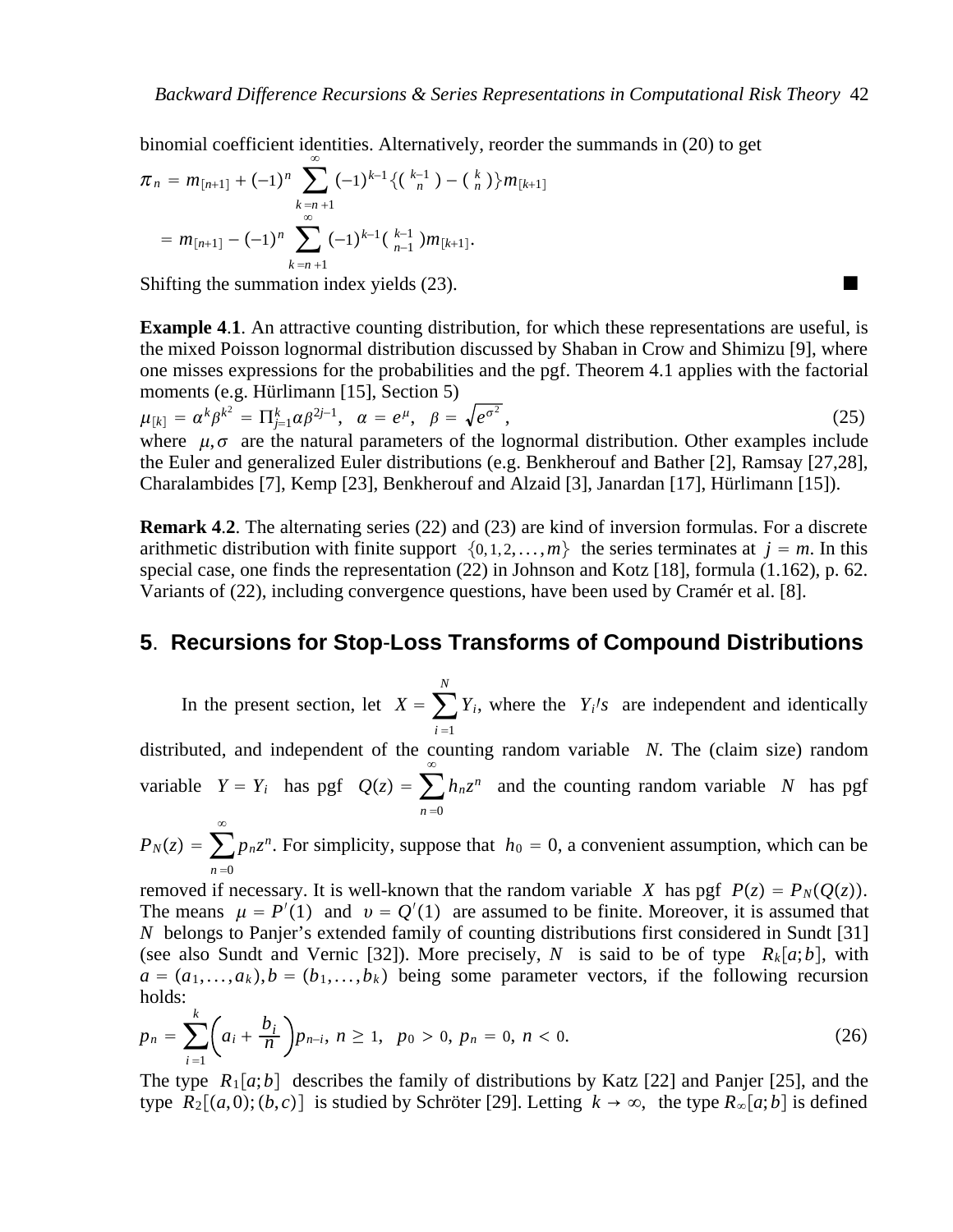by the recursion

$$
p_n = \sum_{i=1}^{\infty} \left( a_i + \frac{b_i}{n} \right) p_{n-i}, \ n \ge 1, \ \ p_0 > 0, \ p_n = 0, \ n < 0. \tag{27}
$$

In particular, the class  $R_{\infty}[0;b]$  coincides with the pseudo compound Poisson distribution introduced in Hürlimann [13,14] and recently revisited in [16].

In the following, recursions for compound distributions with counting function of the type

 $R_k[a;b]$  are considered. Use again the notation of section 2, let  $P(z) = \sum$  $n = 0$  $\infty$  $f_n z^n$ ,  $F_n = \sum$  $j = 0$  $\ddot{\circ}$ *fj*

the cumulative probability,  $\overline{F}_n = 1 - F_n$  the survival probability, and  $\pi_n = E[(X - n)_+]$ ,  $n \geq 0$ , the stop-loss transform. Consider the integrated tail distribution of *X*, which by lemma 2.2 is equal to  $T_n = 1 - \frac{\pi_{n+1}}{\mu}, n \ge 0$ , and let  $T(z) = \sum_{n=1}^{\infty}$  $n = 0$  $\infty$  $T_n$   $z^n$  be the corresponding pgf.

Similarly to (11) one has the identity  $(1 - z)\Pi(z) = \mu - \mu z(1 - z)T(z)$ ,  $|z| < 1$ , which when inserted in lemma 2.1 yields the relationship

$$
P(z) = 1 - (1 - z)^2 V(z), V(z) = \mu \cdot T(z).
$$
 (28)  
Since  $\lim_{n \to \infty} T_n = 1$ , the power series  $T(z)$  and  $V(z)$  are divergent. Therefore, the validity  
of formulas derived from  $V(z)$  must be analyzed carefully. However, as a rule, no

mathematical objection arises in case only formal power series manipulations and subsequent comparisons of coefficients are made. This convenient procedure follows from an "old" theorem of Borel [5], p. 44, that one finds in Boas [4] as explained by Gould [12] (see also Niven [24] for a readable account). With this, it is possible to take derivatives in (28) and build the ratio of power series

$$
\frac{P'(z)}{P(z)} = \frac{\left[ (1-z)^2 V(z) \right]^{\prime}}{(1-z)^2 V(z)-1}.
$$
\nRecall that  $P(z) = P_N(Q(z))$  and N is of type  $R_k[a;b]$ . Using (26) one obtains\n
$$
P'(z) = \sum_{i=1}^{k} \left( a_i + \frac{b_i}{n} \right) \left[ Q^i(z) \right]^{\prime}
$$
\n(29)

$$
\frac{P'(z)}{P(z)} = \frac{\sum_{i=1}^{n} \left( a_i + \frac{1}{n} \right) \left[ Q'(z) \right]}{1 - \sum_{i=1}^{k} a_i Q'(z)}.
$$
\n(30)

Comparing (29) and (30) one obtains after rearrangement the identity

$$
[(1-z)^2V(z)]' = -\sum_{i=1}^k \left(a_i + \frac{b_i}{n}\right) [Q^i(z)]'
$$
  
+
$$
\sum_{i=1}^k \left(a_i + \frac{b_i}{n}\right) [Q^i(z)]' [(1-z)^2V(z)] + \sum_{i=1}^k a_i Q^i(z) [(1-z)^2V(z)]'.
$$
 (31)

Comparing coefficients one obtains the recursion

$$
n\nabla^2 V_n = -\sum_{i=1}^k \left( a_i + \frac{b_i}{n} \right) n h_n^{*i}
$$
  
+ 
$$
\sum_{i=1}^k \sum_{j=0}^n \left\{ n a_i + \frac{b_i}{i} j \right\} h_j^{*i} (\nabla^2 V_{n-j}), \ n \ge 1.
$$
 (32)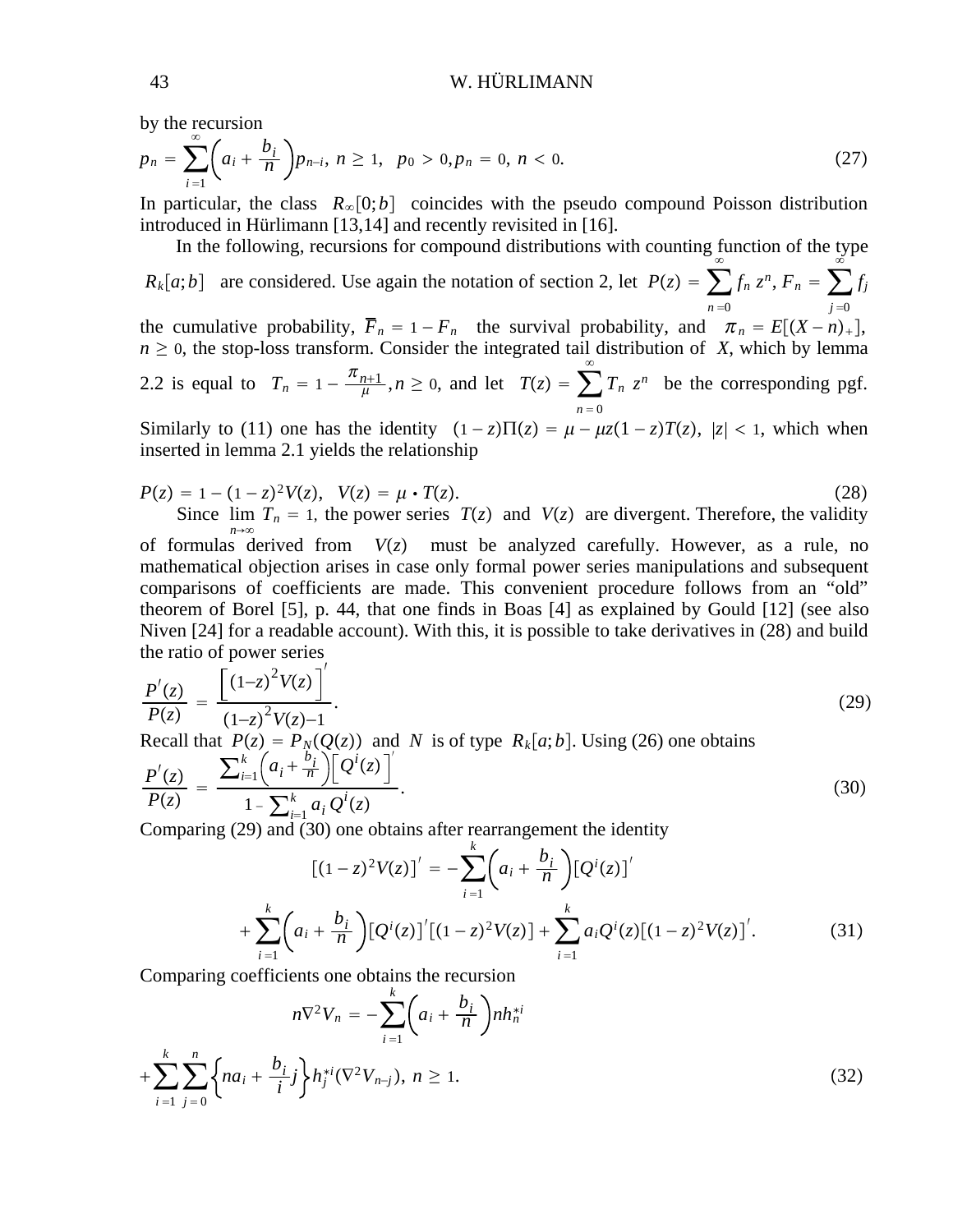But, the multiplication of power series is associative. Therefore, if  $A(z) = \sum$  $n = 0$  $\infty$  $a_n z^n$  and

$$
B(z) = \sum_{n=0}^{\infty} b_n z^n
$$
, then the condition  $A(z) \cdot [(1-z)^2 B(z)] = [(1-z)^2 A(z)] \cdot B(z)$  implies the

relation

$$
\sum_{j=0}^{n} a_j (\nabla^2 b_{n-j}) = \sum_{j=0}^{n} (\nabla^2 a_j) b_{n-j}.
$$
 (33)

Using this property, the recursion  $(32)$  can be rewritten in the synthetic form

$$
n\nabla^2 V_n = -R_n^n + \sum_{j=0}^n (\nabla^2 R_j^n) V_{n-j},
$$
  
\n
$$
V_1 = \mu - \pi_2 = \overline{F}_0 + \overline{F}_1, \quad V_0 = \mu - \pi_1 = 1 - f_0 = \overline{F}_0,
$$
\n(34)

where use has been made of the following auxiliary numbers

$$
R_j^n = \sum_{i=1}^k R_j^n(i), \ \ R_j^n(i) = \left(n a_i + \frac{b_i}{i} j\right) h_j^{*i}, \ \ j = 0, 1, \dots, n. \tag{35}
$$

With the simplifying assumption  $h_0 = 0$ , one has  $R_0^n(i) = 0, i = 1,...,k$ , hence  $R_0^n = 0$ . A recursion in terms of the stop-loss transform is obtained using the relations  $V_n = \mu - \pi_{n+1}, \nabla^2 V_n = -\nabla^2 \pi_{n+1}$ , and the addition formula ∑  $j = 0$  $\nabla x_j = x_n$ .

**Theorem 5**.**1**. *(Second-order backward difference recursion for stop-loss transform of compound distributions)* Let  $X = \sum$  $i = 1$ *N Yi be a compound random variable with N of type R<sub>k</sub>*[a;b]. The stop-loss transform  $\pi_n = E[(X - n)_+]$ ,  $n \ge 0$ , satisfies the recursion formula  $n(\nabla^2 \pi_{n+1}) = R_n^n - \mu(\nabla R_n^n) + \sum$  $j = 0$  $(\nabla^2 R_j^n)\pi_{n+1-j}, n \ge 1,$  (36)  $\pi_1 = \mu - 1 + f_0, \quad \pi_0 = \mu,$ *where the sequence*  $(R_j^n)$  *is defined by (35).* 

**Example 5.1**. (Stop-loss transform of a discrete arithmetic distribution) The pgf  $P(z) = \sum$  $n = 0$  $\infty$ *fn*  $z^n$ ,  $f_0 > 0$ , has the so-called pseudo compound Poisson representation  $P(z) = P_N(Q(z))$  with *N* Poisson( $\lambda$ ) distributed,  $Q(z) = \sum$  $n = 0$  $\infty$  $h_n z^n$  with  $h_n = r_n/\lambda n, n \ge 1, \lambda = -\ln(f_0)$ , and the sequence  $(r_n)_{n\geq 1}$  is determined by the recursion (e.g. Hürlimann [16], Proposition 1)  $r_n f_0 = n f_n - \sum$  $j = 1$ *n*−1 *r<sub>j</sub>*  $f_{n-j}$ , *n* ≥ 1.  $(37)$ 

In particular, the distribution is compound Poisson, or equivalently infinitely divisible, if, and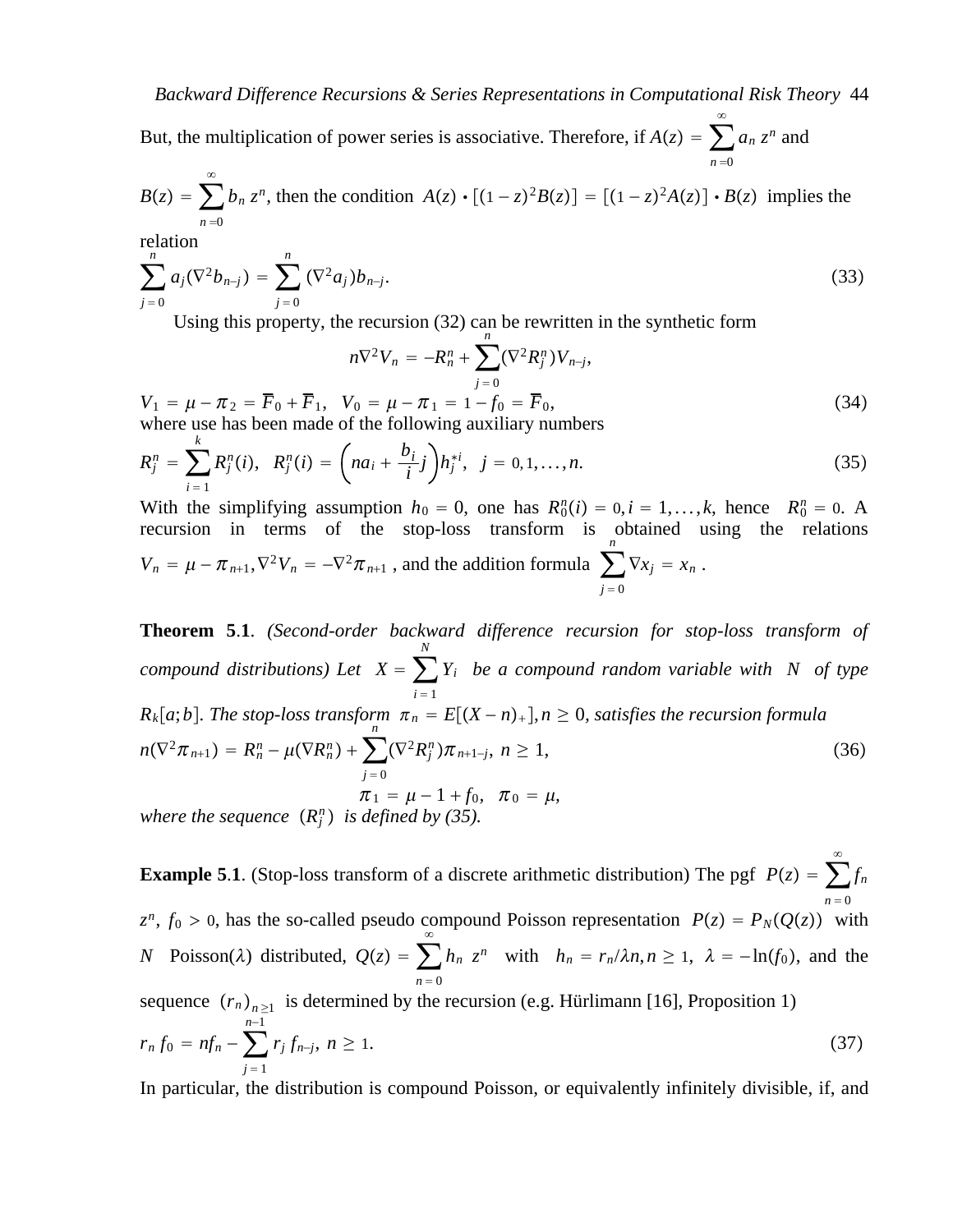#### 45 W. HÜRLIMANN

only if, the sequence  $(r_n)_{n>1}$  is non-negative (e.g. Katti [21], Feller [11]). In the Poisson case one has  $k = 1, a_1 = 0, b_1 = \lambda$ , in (27), hence  $R_j^n = r_j = \lambda j h_j$  does not depend on *n*. In this important compound Poisson situation one has the very simple stop-loss transform recursion *n*

$$
n(\nabla^2 \pi_{n+1}) = r_n - \mu(\nabla r_n) + \sum_{j=0}^n (\nabla^2 r_j) \pi_{n+1-j}, \ n \ge 1,
$$
  

$$
\pi_1 = \mu - 1 + f_0, \ \ \pi_0 = \mu.
$$
 (38)

Similar but more complex recursions can be formulated by taking notice of the fact that discrete arithmetic distributions are not only of pseudo compound Poisson type  $R_{\infty}[0;r]$ , but also of some type  $R_{\infty}[a;b]$  for any choice of *a* (see Sundt [31], Section 4B).

**Example 5.2.** (Recursion for the probabilities of a compound distribution) From (30) one derives also the following recursive scheme for the probabilities of a compound distribution with *N*<sub>n</sub> of type  $R_k[a;b]$ :

$$
nf_n = \sum_{j=1}^n R_j^n f_{n-j}, n \ge 1, \ f_0 = p_0. \tag{39}
$$

This generalization of the recursion by Panjer [25] is found in Sundt [31], Section 6A, Corollary 5. Clearly, for a pseudo compound Poisson distribution of the type  $R_{\infty}[0;r]$  in *n*

Example 5.1, one recovers the recursion 
$$
nf_n = \sum_{j=1} r_j f_{n-j}
$$
,  $n \ge 1$ ,  $f_0 = p_0 = \exp(-\lambda)$ .

#### **Acknowledgments**

The author is grateful to the referee for careful reading, correction, and helpful additional comments.

#### **References**

[1] J. A. Beekman, A series for infinite time ruin probability, *Insurance: Mathematics and Economics* **4**, (1985), 129-134.

[2] L. Benkherouf, and J. A. Bather, Oil exploration: sequential decisions in the face of uncertainty, *Journal of Applied Probability* **25**, (1988), 529-543.

[3] L. Benkherouf, and A. A. Alzaid, On the generalized Euler distribution, *Statistics and Probability Letters* **18**, (1993), 323-326.

[4] R. P. Boas, *A Primer of Real Functions*, Carus Mathematical Monograph **13**, The Mathematical Association of America, 1981.

[5] E. Borel, Sur quelques points de la théorie des fonctions, *Annales Scientifiques de l'Ecole Normale Superieure*, *3-ème Série* **12**, (1895), 9-55.

[6] D.T. Breeden, and R. H. Litzenberger, Prices of state-contingent claims in option prices, *Journal of Business* **51**, (1978), 621-651.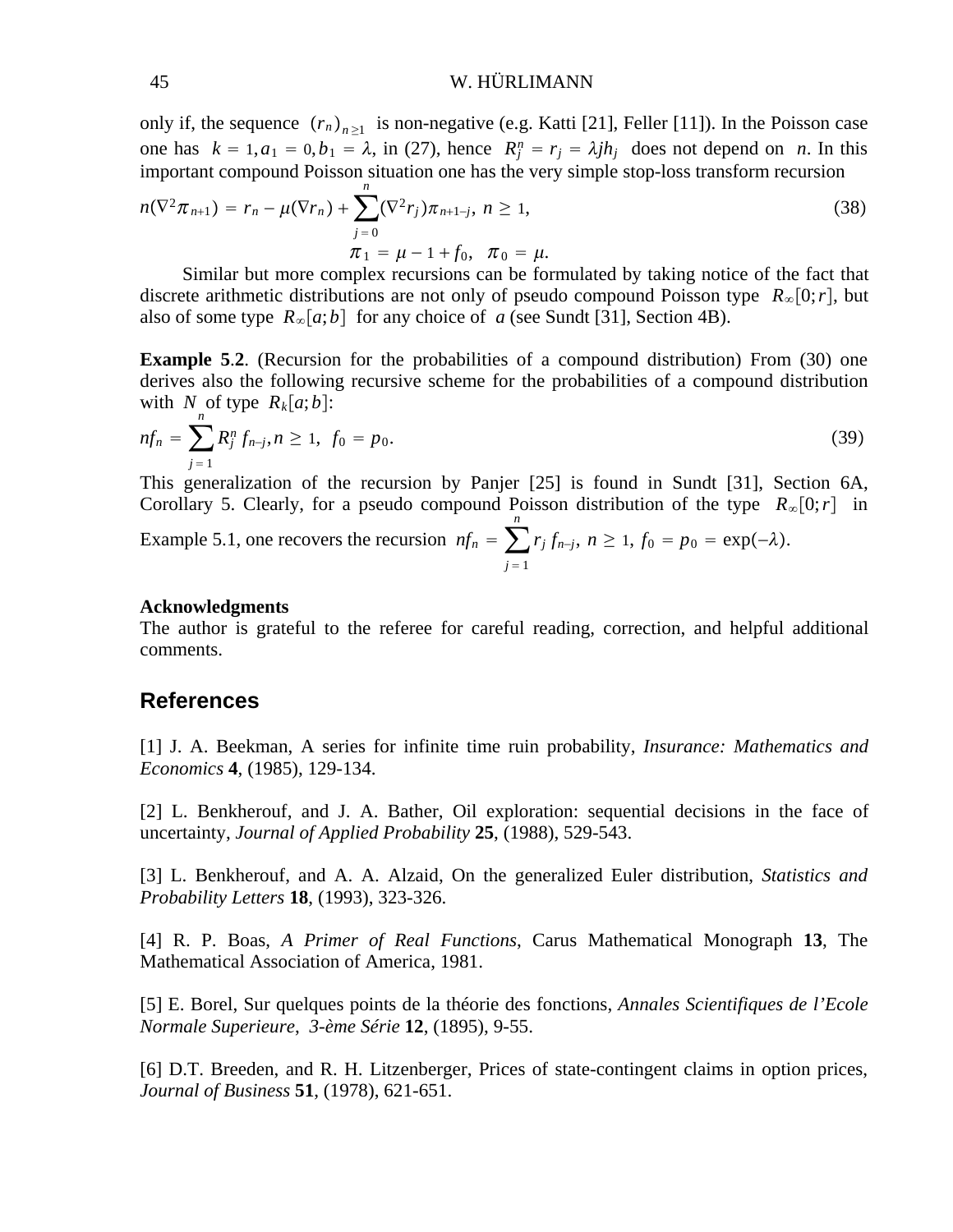*Backward Difference Recursions & Series Representations in Computational Risk Theory* 46

[7] Ch. A. Charalambides, On a generalized Eulerian distribution, *Annals of the Institute of Statistics and Mathematics* **43**(1), (1991), 197-201.

[8] H. Cramer, M. R. Leadbetter, and R. J. Serfling, On distribution function — moment relationships in a stationary point process, *Z. Wahrscheinlichkeitstheorie und Verw. Gebiete* **18**, (1971), 1-8.

[9] E. L. Crow, and K. Shimizu (eds.), *Lognormal Distributions: Theory and Applications*, Statistics: A Series of Textbooks and Monographs **88**, CRC Press, New York, 1988.

[10] N. De Pril, On the exact computation of the aggregate claims distribution in the individual life model, *ASTIN Bulletin* **16**, (1986), 109-112.

[11] W. Feller, *An Introduction to Probability and its Applications, Vol. 1* , J. Wiley, New York, 1968.

[12] H. W. Gould, Coefficient identities for powers of Taylor and Dirichlet series, *The American Mathematical Monthly* **81**(1), (1974), 3-14.

[13] W. Hürlimann, On maximum likelihood estimation for count data models, *Insurance: Mathematics and Economics* **9**, (1990), 39-49, Correction note (1991), *Insurance: Mathematics and Economics* **10**, 81.

[14] W. Hürlimann, Pseudo compound Poisson distributions in risk theory, *ASTIN Bulletin* **20**, (1990), 57-79.

[15] W. Hürlimann, On mean scaled insurance risk models, *Blätter der DGVFM* **23**(3), (1998), 251-265.

[16] W. Hürlimann, The concepts of pseudo compound Poisson and partition representations in discrete probability, *Journal of Probability and Statistics* **2015**, (2015), ID189596, 6 p.

[17] K. G. Janardan, Some properties of the generalized Euler distribution, *Journal of Statistical Planning and Inference* **34**(2), (1993), 159-169.

[18] N. L. Johnson, and S. Kotz, *Urn Models and Their Applications*, J. Wiley, New York, 1977.

[19] R. Kaas, Beekman's convolution formula, In: *Encyclopedia of Actuarial Science*, *Vol.1*, J. L. Teugels, and B. Sundt eds., J. Wiley, New York, 2004.

[20] R. Kaas, A. E. van Heerwaarden, and M. J. Goovaerts, *Ordering of Actuarial Risks*, CAIRE Education Series 1, Brussels, 1994.

[21] S. K. Katti, Infinite divisibility of integer-valued random variables, *Annals of*